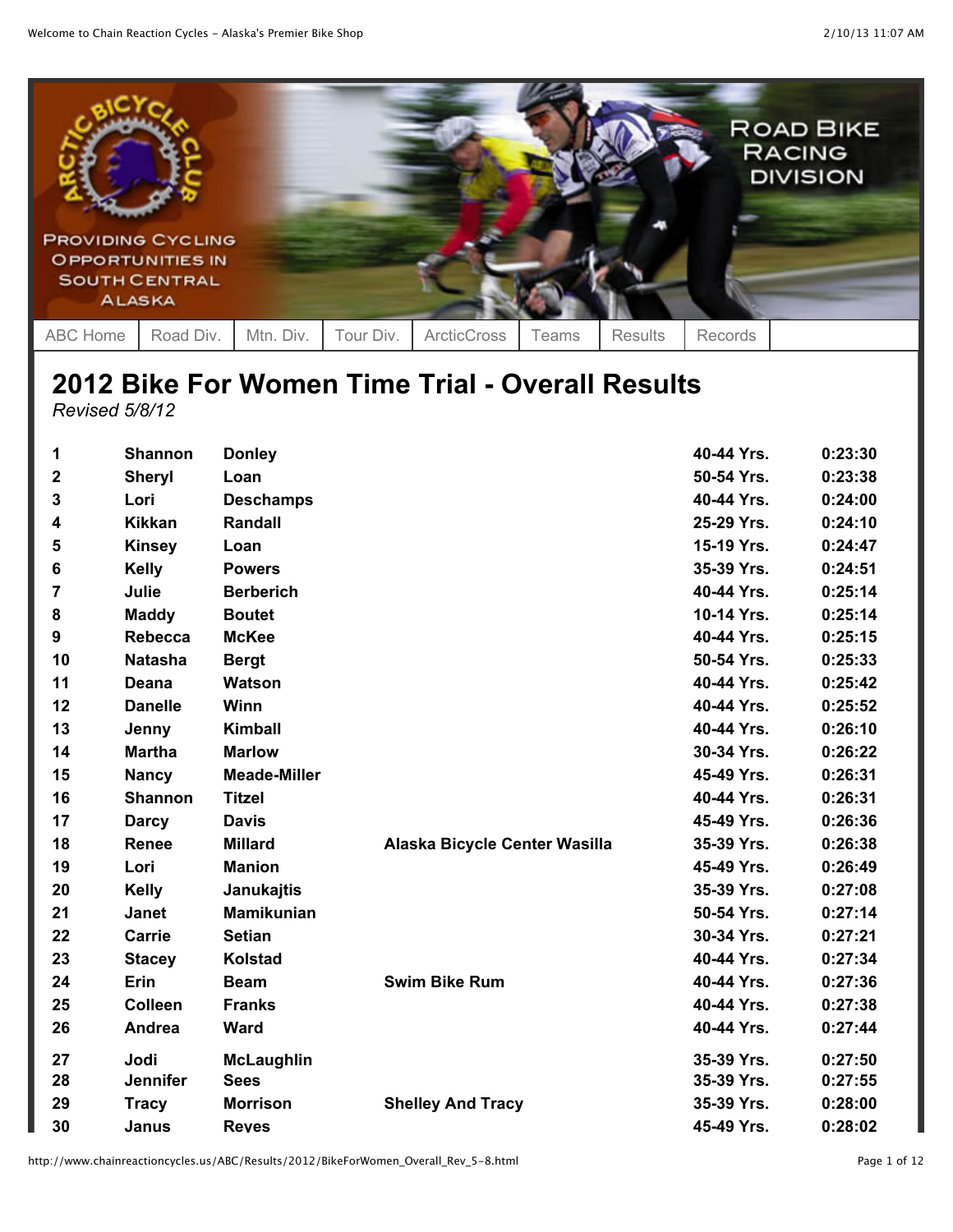|    |                  | د د ن                   |                               |            |         |
|----|------------------|-------------------------|-------------------------------|------------|---------|
| 31 | <b>Rose</b>      | <b>Theisen</b>          |                               | 40-44 Yrs. | 0:28:05 |
| 32 | <b>Stephanie</b> | <b>Kirk</b>             | <b>Kirknators</b>             | 15-19 Yrs. | 0:28:06 |
| 33 | <b>Margaret</b>  | <b>Hillhouse</b>        |                               | 55-59 Yrs. | 0:28:09 |
| 34 | <b>Valerie</b>   | <b>Kirk</b>             | <b>Kirknators</b>             | 20-24 Yrs. | 0:28:12 |
| 35 | Ana              | Jager                   |                               | 15-19 Yrs. | 0:28:18 |
| 36 | Kendal           | <b>Williams</b>         |                               | 10-14 Yrs. | 0:28:22 |
| 37 | <b>Erica</b>     | White                   |                               | 30-34 Yrs. | 0:28:25 |
| 38 | <b>Christina</b> | Grande                  |                               | 25-29 Yrs. | 0:28:47 |
| 39 | <b>Trish</b>     | <b>Jenkins</b>          |                               | 55-59 Yrs. | 0:28:51 |
| 40 | Jill             | <b>Simek</b>            |                               | 35-39 Yrs. | 0:28:54 |
| 41 | Kimberly         | <b>Klein</b>            |                               | 30-34 Yrs. | 0:28:58 |
| 42 | Katy             | <b>Rosane</b>           |                               | 45-49 Yrs. | 0:29:01 |
| 43 | <b>Tanya</b>     | <b>Kirk</b>             | <b>Kirknators</b>             | 40-44 Yrs. | 0:29:05 |
| 44 | Gayle            | Hoffmeister             |                               | 40-44 Yrs. | 0:29:06 |
| 45 | <b>Dianne</b>    | <b>Prince</b>           |                               | 45-49 Yrs. | 0:29:06 |
| 46 | Julie            | <b>Austerman</b>        |                               | 40-44 Yrs. | 0:29:15 |
| 47 | <b>Alycia</b>    | <b>Beiergrohslein</b>   |                               | 40-44 Yrs. | 0:29:20 |
| 48 | Julie            | Vogler                  |                               | 40-44 Yrs. | 0:29:22 |
| 49 | <b>Stacy</b>     | <b>Steinberg</b>        |                               | 40-44 Yrs. | 0:29:29 |
| 50 | <b>Amber</b>     | <b>Bethe</b>            | <b>Amber</b>                  | 35-39 Yrs. | 0:29:30 |
| 51 | Jill             | <b>Mcleod</b>           |                               | 45-49 Yrs. | 0:29:38 |
| 52 | <b>Maggie</b>    | <b>Fitzgerald</b>       |                               | 55-59 Yrs. | 0:29:41 |
| 53 | <b>Heather</b>   | Hogge                   | Alaska Bicycle Center Wasilla | 35-39 Yrs. | 0:29:41 |
| 54 | <b>Karen</b>     | <b>Morrison</b>         |                               | 45-49 Yrs. | 0:29:42 |
| 55 | <b>Kim</b>       | <b>Medina</b>           |                               | 40-44 Yrs. | 0:29:44 |
| 56 | Fiona            | <b>Peichel</b>          |                               | 45-49 Yrs. | 0:29:44 |
| 57 | <b>Mary</b>      | <b>Krysinki</b>         |                               | 50-54 Yrs. | 0:29:47 |
| 58 | Wendy            | <b>Moe Willis</b>       |                               | 40-44 Yrs. | 0:29:52 |
| 59 | <b>Kara</b>      | Oney                    | <b>Amber</b>                  | 35-39 Yrs. | 0:29:52 |
| 60 | Pam              | <b>Winders</b>          |                               | 30-34 Yrs  | 0:29:53 |
| 61 | <b>Alice</b>     | <b>Knapp</b>            |                               | 50-54 Yrs. | 0:29:56 |
| 62 | <b>Mona</b>      | <b>Bremont</b>          |                               | 50-54 Yrs. | 0:29:57 |
| 63 | <b>Karrianna</b> | Gallagher               |                               | 25-29 Yrs. | 0:29:59 |
| 64 | Lesley           | Yamauchi                |                               | 55-59 Yrs. | 0:30:05 |
| 65 | Julie            | <b>Kane</b>             |                               | 35-39 Yrs. | 0:30:07 |
| 66 | <b>Traci</b>     | <b>Bradford</b>         |                               | 40-44 Yrs. | 0:30:08 |
| 67 | Cindi            | <b>Pannone</b>          | Spin And Bear It              | 50-54 Yrs. | 0:30:35 |
| 68 | <b>Sara</b>      | Rottman                 |                               | 30-34 Yrs. | 0:30:40 |
| 69 | Jennifer         | <b>Bostick</b>          |                               | 50-54 Yrs. | 0:30:40 |
| 70 | Pam              | Cassidy                 |                               | 55-59 Yrs. | 0:30:40 |
| 71 | Andrea           | <b>Tesch</b>            |                               | 50-54 Yrs. | 0:30:40 |
| 72 | Donna            | <b>Gryder-Boutet</b>    |                               | 50-54 Yrs. | 0:30:43 |
| 73 | Cindy            | <b>Hendel</b>           |                               | 55-59 Yrs. | 0:30:48 |
| 74 | Cindy            | Cooper                  |                               | 55-59 Yrs. | 0:30:59 |
| 75 | <b>Tina</b>      | <b>McMaster-Goering</b> | <b>Team Tnt</b>               | 45-49 Yrs. | 0:31:00 |
| 76 | <b>Sissy</b>     | <b>Adams</b>            |                               | 45-49 Yrs. | 0:31:02 |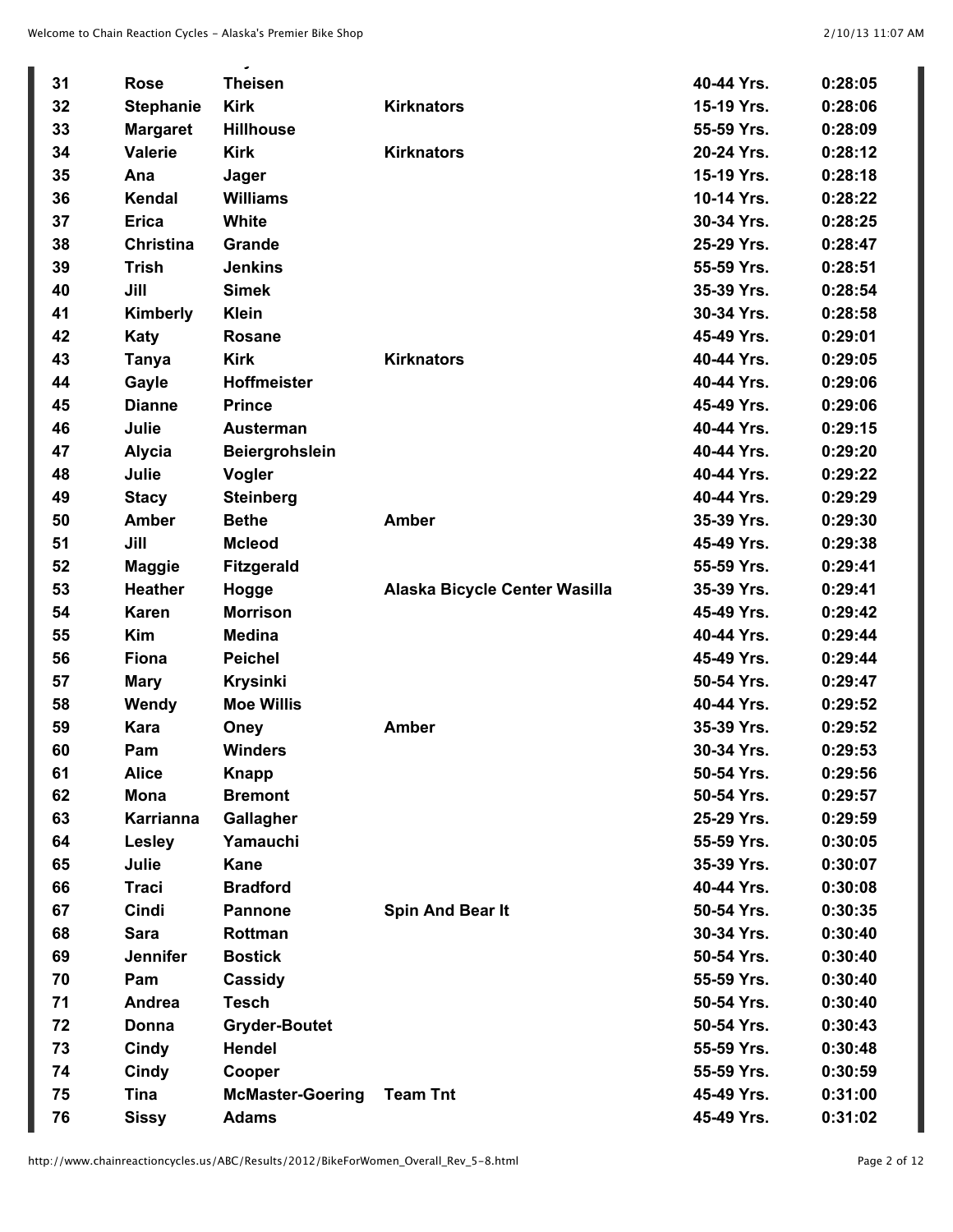| 77  | <b>Jackie</b>    | Cason             |                                   | 50-54 Yrs.       | 0:31:03 |
|-----|------------------|-------------------|-----------------------------------|------------------|---------|
| 78  | <b>Triste</b>    | <b>Reeve</b>      |                                   | 40-44 Yrs.       | 0:31:07 |
| 79  | Van              | Le                |                                   | 35-39 Yrs.       | 0:31:12 |
| 80  | Yvonne           | Henrickson        |                                   | 35-39 Yrs.       | 0:31:14 |
| 81  | Lee              | <b>Madison</b>    |                                   | 40-44 Yrs.       | 0:31:15 |
| 82  | <b>Bronwyn</b>   | <b>Haynes</b>     |                                   | 40-44 Yrs.       | 0:31:20 |
| 83  | <b>Stacy</b>     | <b>Dayley</b>     |                                   | 40-44 Yrs.       | 0:31:22 |
| 84  | Liane            | <b>Nagata</b>     |                                   | 40-44 Yrs.       | 0:31:26 |
| 85  | Wendy            | <b>Manninen</b>   |                                   | 30-34 Yrs.       | 0:31:29 |
| 86  | Paola            | <b>Banchero</b>   |                                   | 40-44 Yrs.       | 0:31:34 |
| 87  | Linda            | <b>Smith</b>      | Spin And Bear It                  | 35-39 Yrs.       | 0:31:43 |
| 88  | <b>Dianna</b>    | <b>Clemetson</b>  |                                   | 45-49 Yrs.       | 0:31:44 |
| 89  | Julie            | <b>Truskowski</b> |                                   | 45-49 Yrs.       | 0:31:46 |
| 90  | Lori             | <b>Davey</b>      |                                   | 30-34 Yrs.       | 0:31:47 |
| 91  | <b>Beth</b>      | Calabro           | <b>Huffman Huskies</b>            | 30-34 Yrs.       | 0:31:55 |
| 92  | Mel              | Chapman           |                                   | 40-44 Yrs.       | 0:31:56 |
| 93  | Rachel           | <b>Hopkins</b>    |                                   | 35-39 Yrs.       | 0:31:58 |
| 94  | Jane             | <b>Whitsett</b>   |                                   | 55-59 Yrs.       | 0:31:59 |
| 95  | <b>Diana</b>     | <b>Burbank</b>    |                                   | 25-29 Yrs.       | 0:32:01 |
| 96  | <b>Kelsey</b>    | <b>Tranel</b>     |                                   | 20-24 Yrs.       | 0:32:04 |
| 97  | Angela           | <b>Harris</b>     | <b>Happy Harris</b>               | 45-49 Yrs.       | 0:32:05 |
| 98  | Lynn             | Kent              |                                   | 50-54 Yrs.       | 0:32:07 |
| 99  | <b>Jennifer</b>  | <b>Stone</b>      |                                   | 35-39 Yrs.       | 0:32:16 |
| 100 | Carol            | Cyr               |                                   | 45-49 Yrs.       | 0:32:18 |
| 101 | <b>Kristen</b>   | <b>Keifer</b>     |                                   | 25-29 Yrs.       | 0:32:24 |
| 102 | <b>Kelly</b>     | Grawunder         |                                   | 40-44 Yrs.       | 0:32:27 |
| 103 | <b>Katie</b>     | <b>Seybert</b>    | <b>Seybert Clan</b>               | 10-14 Yrs.       | 0:32:29 |
| 104 | <b>Theresa</b>   | Westerlund        |                                   | 30-34 Yrs.       | 0:32:35 |
| 105 | <b>Kris</b>      | <b>Malecha</b>    | <b>Girdwood Girls Gone Biking</b> | 45-49 Yrs.       | 0:32:36 |
| 106 | <b>Kerry</b>     | Reardon           |                                   | 55-59 Yrs.       | 0:32:37 |
| 107 | Jordan           | Pruszenski        |                                   | 15-19 Yrs.       | 0:32:41 |
| 108 | Zoey             | <b>Grenier</b>    | <b>Grenier Girls</b>              | 15-19 Yrs.       | 0:32:47 |
| 109 | <b>Bonnie</b>    | <b>Wanat</b>      |                                   | 50-54 Yrs.       | 0:32:47 |
| 110 | Joelle           | Hall              |                                   | 45-49 Yrs.       | 0:32:50 |
| 111 | <b>Elizabeth</b> | <b>Irving</b>     |                                   | 40-44 Yrs.       | 0:32:50 |
| 112 | Jordin           | <b>Thompson</b>   |                                   | 25-29 Yrs.       | 0:32:51 |
| 113 | Maggi            | <b>Arend</b>      |                                   | 55-59 Yrs.       | 0:32:55 |
| 114 | Kathy            | <b>Seybert</b>    | <b>Seybert Clan</b>               | 50-54 Yrs.       | 0:32:56 |
| 115 | Eileen           | <b>Floyd</b>      |                                   | 55-59 Yrs.       | 0:33:00 |
| 116 | <b>Kristi</b>    | <b>Senden</b>     | <b>Chugiak Teachers</b>           | 35-39 Yrs.       | 0:33:01 |
| 117 | <b>Claudette</b> | Yesmant           |                                   | 50-54 Yrs.       | 0:33:01 |
| 118 | <b>Diane</b>     | <b>Mohwinkel</b>  |                                   | 70-74 Yrs.       | 0:33:03 |
| 119 | Jan              | <b>Barron</b>     |                                   | 45-49 Yrs.       | 0:33:05 |
| 120 | Kenna            | Loyer             |                                   | 45-49 Yrs.       | 0:33:05 |
| 121 | Kari             | Wiederkehr        |                                   | 30-34 Yrs.       | 0:33:12 |
| 122 | <b>Brittany</b>  | Larock            |                                   | 20-24 Yrs.       | 0:33:12 |
| 1つ? | Carmon           | Thomae            |                                   | <b>15.10 Vrc</b> | 0.33.12 |

http://www.chainreactioncycles.us/ABC/Results/2012/BikeForWomen\_Overall\_Rev\_5-8.html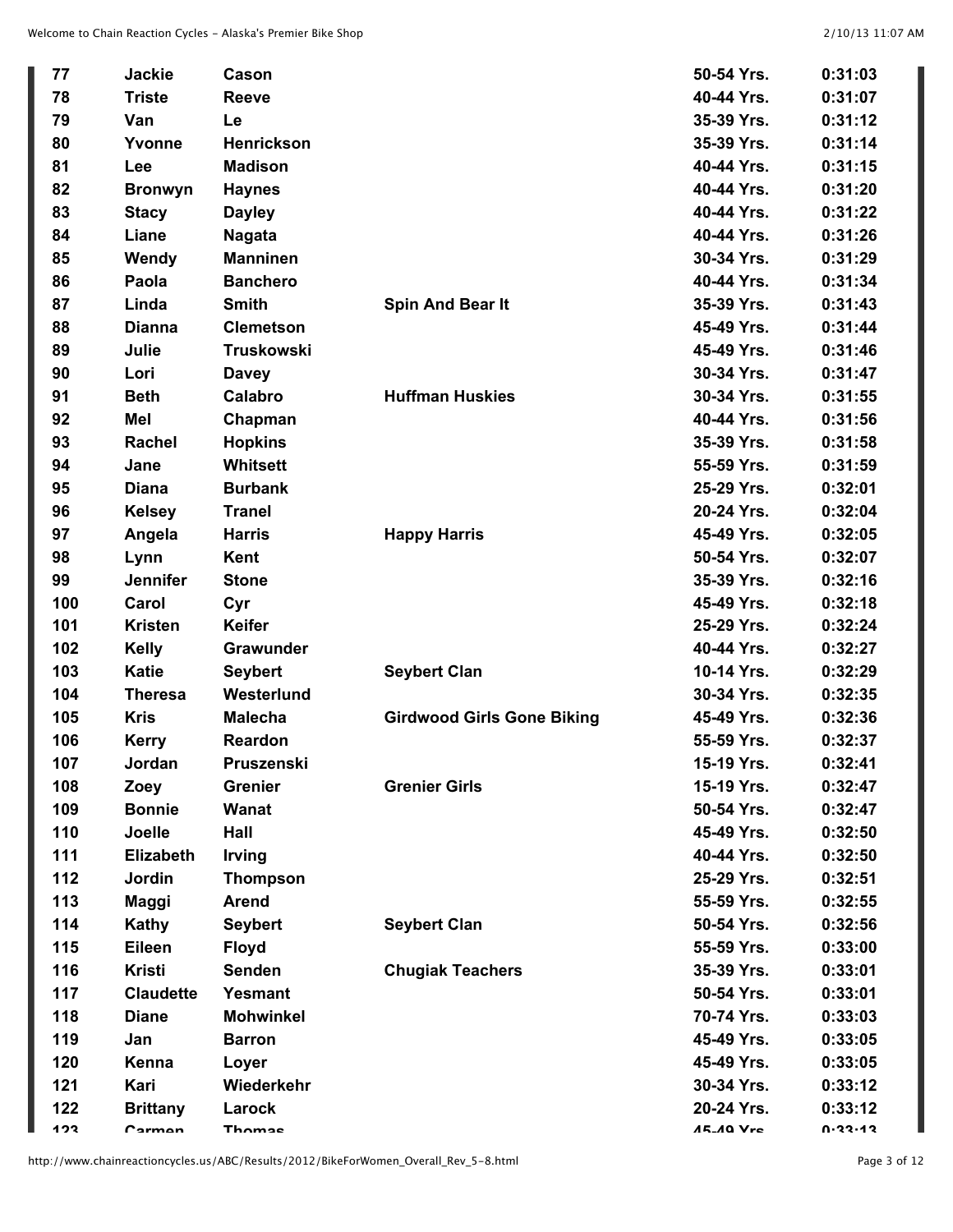| ن ڪ آ | Varmul                          | <b>THUTHAS</b>                      |                                | .טוו נדיט         | <b>U.JJ.IJ</b> |
|-------|---------------------------------|-------------------------------------|--------------------------------|-------------------|----------------|
| 124   | Tana                            | <b>Stone</b>                        |                                | 30-34 Yrs.        | 0:33:16        |
| 125   | <b>Katie</b>                    | Gibson                              |                                | 40-44 Yrs.        | 0:33:27        |
| 126   | <b>Danielle</b>                 | Fay                                 |                                | 25-29 Yrs.        | 0:33:30        |
| 127   | <b>Sophie</b>                   | Walsh                               |                                | 20-24 Yrs.        | 0:33:31        |
| 128   | Julie                           | Osgood                              |                                | 45-49 Yrs.        | 0:33:32        |
| 129   | Veronica                        | <b>Bunch</b>                        |                                | 35-39 Yrs.        | 0:33:32        |
| 130   | <b>Tricia</b>                   | <b>Perkins</b>                      | <b>Permafrosties</b>           | 50-54 Yrs.        | 0:33:34        |
| 131   | <b>Celia</b>                    | <b>Rozen</b>                        |                                | 55-59 Yrs.        | 0:33:34        |
| 132   | Angela                          | <b>Unruh</b>                        | <b>Breuker</b>                 | 35-39 Yrs.        | 0:33:35        |
| 133   | <b>Ilona</b>                    | <b>Bessenyey</b>                    | <b>Stroganof</b>               | 50-54 Yrs.        | 0:33:47        |
| 134   | <b>Maureen</b>                  | Haggblom                            |                                | 50-54 Yrs.        | 0:33:47        |
| 135   | <b>Mary</b>                     | <b>Duhoux</b>                       |                                | 55-59 Yrs.        | 0:33:49        |
| 136   | Jessie                          | Chmielowski                         |                                | 30-34 Yrs.        | 0:33:53        |
| 137   | <b>Erika</b>                    | <b>Braun</b>                        | Double D's                     | 35-39 Yrs.        | 0:33:56        |
| 138   | Janet                           | <b>Thibert</b>                      |                                | 50-54 Yrs.        | 0:34:02        |
| 139   | <b>Barbara</b>                  | Wong                                |                                | 65-69 Yrs.        | 0:34:07        |
| 140   | Jill                            | <b>Reeves</b>                       | <b>The Valley Renegades</b>    | 40-44 Yrs.        | 0:34:07        |
| 141   | Janice                          | Koval                               |                                | 45-49 Yrs.        | 0:34:09        |
| 142   | <b>Marcia</b>                   | <b>Davis</b>                        |                                | 50-54 Yrs.        | 0:34:14        |
| 143   | Kari                            | <b>Brookover</b>                    |                                | 45-49 Yrs.        | 0:34:14        |
| 144   | Linda                           | Yarborough                          | <b>Alaska Dirt Divas</b>       | 55-59 Yrs.        | 0:34:15        |
| 145   | <b>Amber</b>                    | <b>Myers</b>                        | <b>Not So Fast And Furious</b> | 30-34 Yrs.        | 0:34:17        |
| 146   | Donna                           | <b>Keese</b>                        | Double D's                     | 45-49 Yrs.        | 0:34:17        |
| 147   | <b>Diana</b>                    | <b>Carter</b>                       | Double D's                     | 35-39 Yrs.        | 0:34:19        |
| 148   | Terri                           | <b>Morganson</b>                    |                                | 50-54 Yrs.        | 0:34:23        |
| 149   | <b>Sierra</b>                   | <b>Motsinger</b>                    |                                | 20-24 Yrs.        | 0:34:24        |
| 150   | <b>Sandra</b>                   | <b>Estenson</b>                     |                                | 65-69 Yrs.        | 0:34:26        |
| 151   | Jane                            | <b>Wiggins</b>                      |                                | 60-64 Yrs.        | 0:34:29        |
| 152   | <b>Jennifer</b>                 | Liepa                               | <b>Team Escargot</b>           | 40-44 Yrs.        | 0:34:37        |
| 153   |                                 | Volz                                | <b>Wwd's</b>                   | 55-59 Yrs.        | 0:34:40        |
| 154   | <b>Margaret</b><br><b>Holly</b> | <b>Krenz</b>                        | <b>Krenbla</b>                 | 40-44 Yrs.        | 0:34:41        |
|       |                                 |                                     |                                |                   |                |
| 155   | <b>Nancy</b>                    | <b>Murphy</b>                       |                                | 50-54 Yrs.        | 0:34:41        |
| 156   | Jessica                         | <b>Willis</b>                       |                                | 40-44 Yrs.        | 0:34:43        |
| 157   | <b>Barbara</b>                  | <b>Caldwell</b>                     |                                | 60-64 Yrs.        | 0:34:45        |
| 158   | <b>Colleen</b>                  | Libbey                              |                                | 35-39 Yrs.        | 0:34:46        |
| 159   | Carina                          | Welker                              | <b>2hearts 1family</b>         | 10-14 Yrs.        | 0:34:48        |
| 160   | <b>Kirsten</b>                  | <b>Schultz</b>                      |                                | 20-24 Yrs.        | 0:34:49        |
| 161   | <b>Katrina</b>                  | Cooper                              |                                | 40-44 Yrs.        | 0:34:53        |
| 162   | <b>Jennifer</b>                 | <b>Mckinnon</b>                     | <b>Harley Chicks</b>           | 45-49 Yrs.        | 0:34:58        |
| 163   | Amy                             | <b>Brumbaugh</b>                    | Amy & Faith                    | 35-39 Yrs.        | 0:34:59        |
| 164   | Sondra                          | <b>Menefee</b>                      |                                | 30-34 Yrs.        | 0:34:59        |
| 165   | <b>Saree</b>                    | <b>Timmons</b>                      | <b>Two Sisters</b>             | 50-54 Yrs.        | 0:35:00        |
| 166   | <b>Tabitha</b>                  | <b>Gregory</b>                      | <b>Two Sisters</b>             | 40-44 Yrs.        | 0:35:00        |
| 167   | <b>Karen</b>                    | <b>Divelbiss</b>                    | <b>Permafrosties</b>           | 45-49 Yrs.        | 0:35:00        |
| 168   | Abby                            | <b>Beltz</b>                        | Double D's                     | 25-29 Yrs.        | 0:35:04        |
| הה ג  | $n = 1 - 1$                     | $\mathbf{M}$ and a set $\mathbf{M}$ |                                | $20.24 M_{\odot}$ | A.A. A. A.     |

http://www.chainreactioncycles.us/ABC/Results/2012/BikeForWomen\_Overall\_Rev\_5-8.html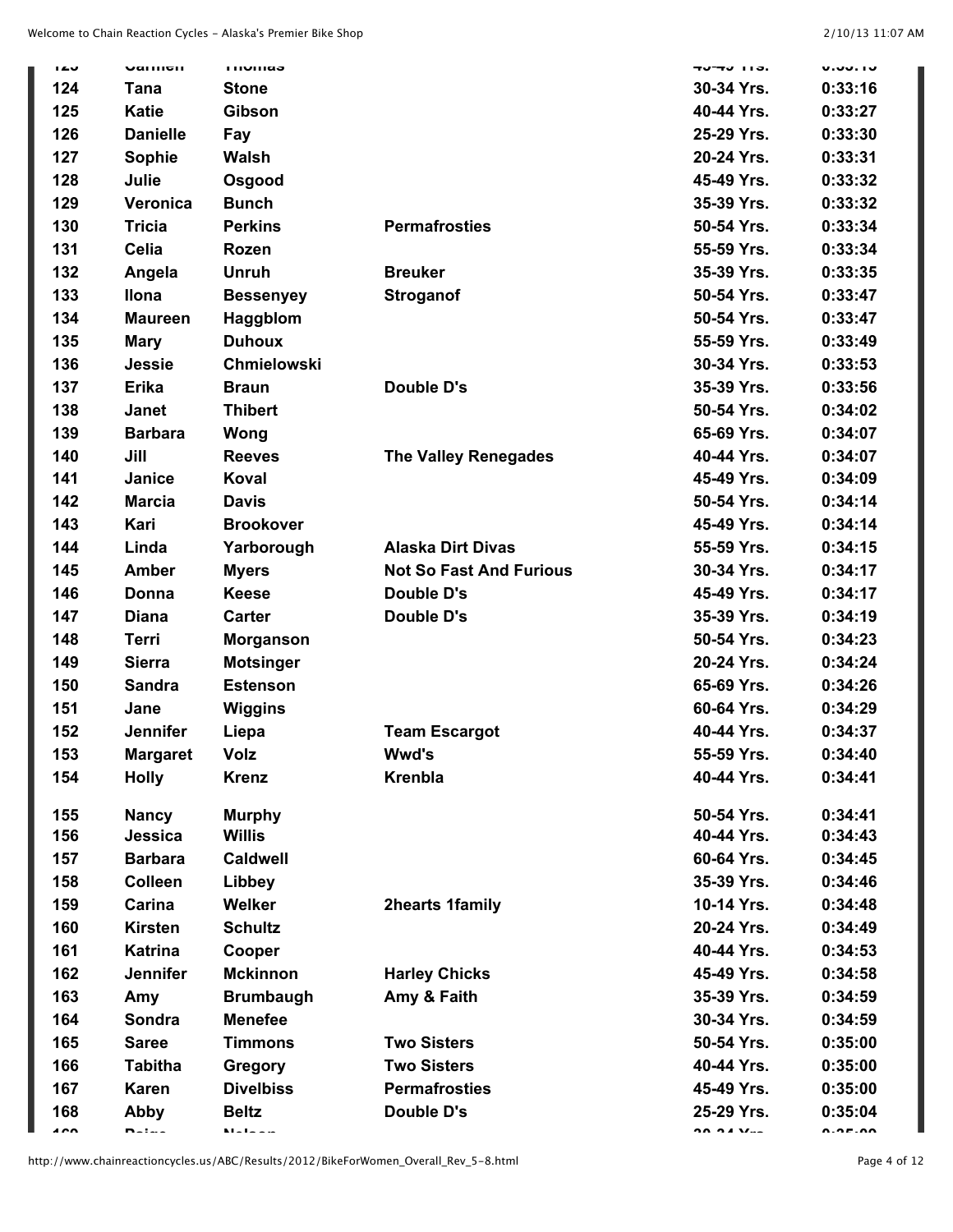| 109 | raige            | <b>Neison</b>    |                                           | 30-34 YFS.       | <b>U:35:UY</b> |
|-----|------------------|------------------|-------------------------------------------|------------------|----------------|
| 170 | <b>Camille</b>   | <b>Rodrigues</b> |                                           | 55-59 Yrs.       | 0:35:09        |
| 171 | Terri            | <b>Huebler</b>   | <b>Cruise It</b>                          | 45-49 Yrs.       | 0:35:12        |
| 172 | <b>Patti</b>     | <b>Phillips</b>  |                                           | 55-59 Yrs.       | 0:35:16        |
| 173 | Gretchen         | <b>Carrick</b>   |                                           | 60-64 Yrs.       | 0:35:17        |
| 174 | <b>Shelley</b>   | <b>Biss</b>      | <b>Shelley And Tracy</b>                  | 35-39 Yrs.       | 0:35:19        |
| 175 | <b>Terry</b>     | <b>Slaven</b>    |                                           | 60-64 Yrs.       | 0:35:24        |
| 176 | <b>Valerie</b>   | <b>Blajeski</b>  | <b>Krenbla</b>                            | 35-39 Yrs.       | 0:35:26        |
| 177 | <b>Sheila</b>    | <b>Swanson</b>   |                                           | 45-49 Yrs.       | 0:35:35        |
| 178 | <b>Susan</b>     | <b>Reeves</b>    | <b>The Girlfriends</b>                    | 60-64 Yrs.       | 0:35:35        |
| 179 | <b>Debra</b>     | <b>Kinn</b>      |                                           | 55-59 Yrs.       | 0:35:41        |
| 180 | Anita            | Wright           |                                           | 45-49 Yrs.       | 0:35:41        |
| 181 | <b>Arlene</b>    | <b>Gerety</b>    |                                           | 70-74 Yrs.       | 0:35:42        |
| 182 | <b>Catherine</b> | Goolsby          |                                           | 10-14 Yrs.       | 0:35:45        |
| 183 | Leann            | <b>Welker</b>    | <b>2hearts 1family</b>                    | 40-44 Yrs.       | 0:35:46        |
| 184 | <b>Stephanie</b> | <b>Schroeder</b> |                                           | 40-44 Yrs.       | 0:35:47        |
| 185 | Jessica          | Cederberg        |                                           | 45-49 Yrs.       | 0:35:51        |
| 186 | <b>Helene</b>    | <b>Markman</b>   | <b>Pedal Power</b>                        | 60-64 Yrs.       | 0:35:52        |
| 187 | <b>Micaela</b>   | <b>Jones</b>     |                                           | 40-44 Yrs.       | 0:35:55        |
| 188 | <b>Sandy</b>     | <b>Mahoney</b>   |                                           | 45-49 Yrs.       | 0:35:55        |
| 189 | Angela           | <b>Torgerson</b> |                                           | 35-39 Yrs.       | 0:35:56        |
| 190 | Courtney         | Owen             |                                           | 20-24 Yrs.       | 0:35:58        |
| 191 | <b>Heather</b>   | <b>Fuller</b>    | <b>Caswell Cabin Queens</b>               | 35-39 Yrs.       | 0:35:59        |
| 192 | <b>Sarah</b>     | <b>Harris</b>    | <b>Happy Harris</b>                       | 10-14 Yrs.       | 0:36:00        |
| 193 | <b>Beth</b>      | <b>Baker</b>     | <b>Team Shazam</b>                        | 60-64 Yrs.       | 0:36:01        |
| 194 | <b>Erica</b>     | <b>Valentine</b> | <b>Bearded Seal Sport And Social Club</b> | 30-34 Yrs.       | 0:36:04        |
| 195 | Marta            | <b>Mueller</b>   | <b>Sweat Victory</b>                      | 35-39 Yrs.       | 0:36:07        |
| 196 | Aurora           | <b>Hablett</b>   |                                           | 25-29 Yrs.       | 0:36:08        |
| 197 | Tara             | <b>Adams</b>     |                                           | 30-34 Yrs.       | 0:36:09        |
| 198 | <b>Susan</b>     | <b>Reeves</b>    |                                           | 35-39 Yrs.       | 0:36:10        |
| 199 | <b>Kathleen</b>  | Judy             |                                           | 45-49 Yrs.       | 0:36:15        |
| 200 | <b>Ruth</b>      | <b>Carter</b>    |                                           | 50-54 Yrs.       | 0:36:17        |
| 201 | <b>Kathie</b>    | <b>Steele</b>    |                                           | 60-64 Yrs.       | 0:36:18        |
| 202 | Jamie            | <b>Elswick</b>   |                                           | 45-49 Yrs.       | 0:36:18        |
| 203 | <b>Tracey</b>    | <b>Anderson</b>  |                                           | 30-34 Yrs.       | 0:36:22        |
| 204 | <b>Katherine</b> | Faryniarz        |                                           | 50-54 Yrs.       | 0:36:23        |
| 205 | Amanda           | <b>Duvall</b>    | <b>Bling Things</b>                       | 30-34 Yrs.       | 0:36:24        |
| 206 | <b>Diane</b>     | Loopstra         |                                           | 50-54 Yrs.       | 0:36:29        |
| 207 | <b>Sherri</b>    | <b>Felton</b>    |                                           | 50-54 Yrs.       | 0:36:31        |
| 208 | Dona             | <b>Endsley</b>   |                                           | 50-54 Yrs.       | 0:36:39        |
| 209 | <b>Colleen</b>   | <b>Marinucci</b> |                                           | 60-64 Yrs.       | 0:36:41        |
| 210 | Jessica          | <b>Faulkner</b>  |                                           | 25-29 Yrs.       | 0:36:42        |
| 211 | Gail             | Heineman         |                                           | 55-59 Yrs.       | 0:36:42        |
| 212 | <b>Sandra</b>    | Hernandez        | <b>Las Yeyeis</b>                         | 45-49 Yrs.       | 0:36:43        |
| 213 | Jennifer         | <b>Feucht</b>    |                                           | 35-39 Yrs.       | 0:36:47        |
| 214 | Kathryn          | <b>Riddle</b>    | Double D's                                | 25-29 Yrs.       | 0:36:50        |
| 24F | l vnnatta        | <b>Warron</b>    | <b>I</b> ing Dancare                      | <b>15.10 Vrc</b> | $0.36 - 51$    |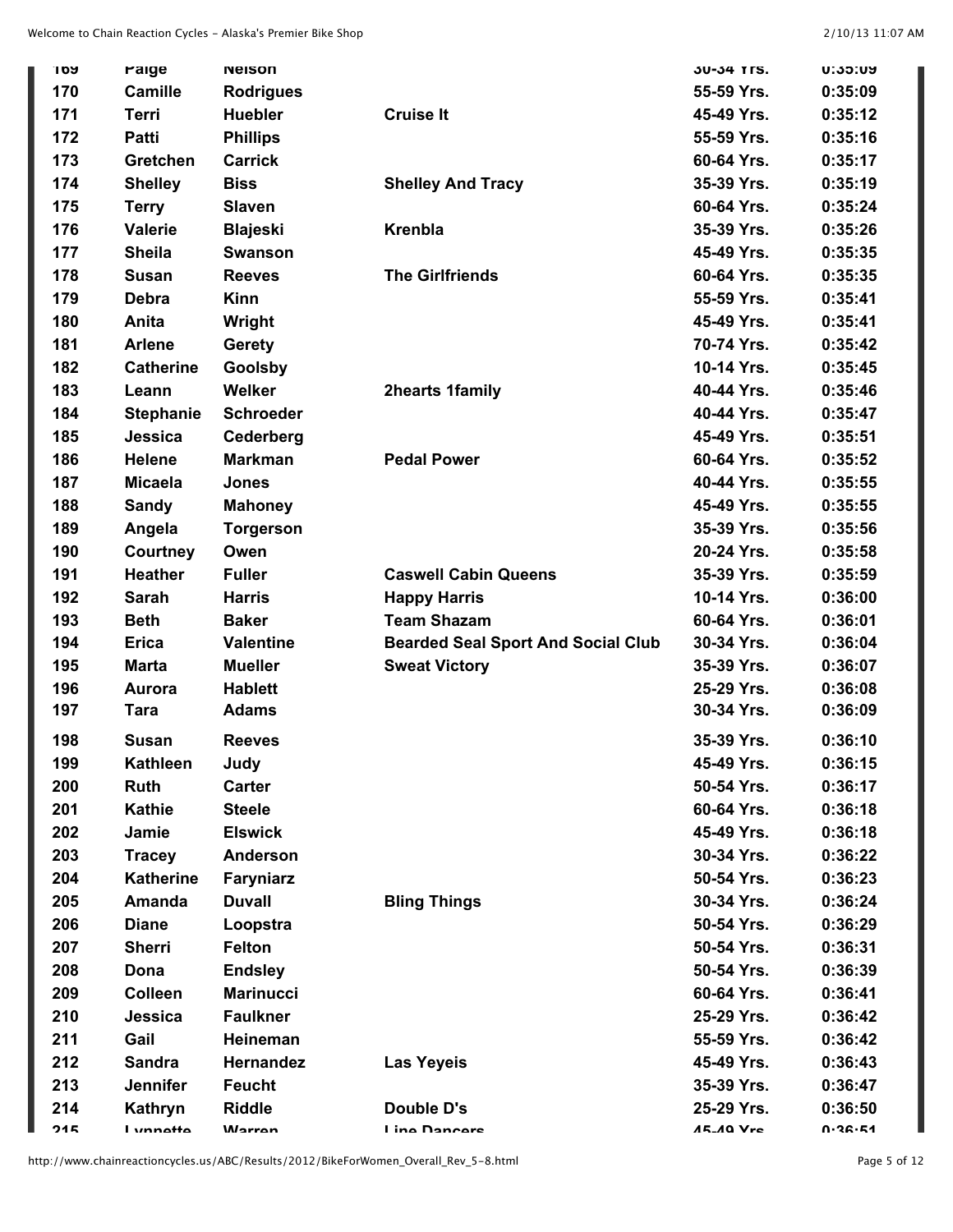| 4 I J | Lynneut          | <b>VVALICII</b>   | <b>LING DANGES</b>      | . טוו ט <del>ו</del> יטד | <b>U.JU.JI</b> |
|-------|------------------|-------------------|-------------------------|--------------------------|----------------|
| 216   | Joani            | Welch             | <b>Wwd's</b>            | 55-59 Yrs.               | 0:36:56        |
| 217   | <b>Sara</b>      | <b>McCormick</b>  |                         | 30-34 Yrs.               | 0:36:56        |
| 218   | <b>Tara</b>      | <b>Kulin</b>      | <b>Sweet Riders</b>     | 30-34 Yrs.               | 0:37:00        |
| 219   | Carol            | <b>Waters</b>     | <b>Waters Wheelers</b>  | 65-69 Yrs.               | 0:37:01        |
| 220   | <b>Sarah</b>     | <b>Peters</b>     | <b>Team Beaker</b>      | 10-14 Yrs.               | 0:37:05        |
| 221   | <b>Sue</b>       | <b>Parry</b>      |                         | 50-54 Yrs.               | 0:37:07        |
| 222   | <b>Karen S</b>   | Forsyth           |                         | 70-74 Yrs.               | 0:37:08        |
| 223   | Cindy            | <b>Davis</b>      | <b>Chugiak Teachers</b> | 50-54 Yrs.               | 0:37:08        |
| 224   | Jayne            | <b>Markiewicz</b> |                         | 40-44 Yrs.               | 0:37:09        |
| 225   | <b>Sarah</b>     | Kleedehn          | <b>Ruff Ruff Riders</b> | 55-59 Yrs.               | 0:37:11        |
| 226   | <b>Brandy</b>    | <b>Stepetin</b>   | <b>Moms Club</b>        | 30-34 Yrs.               | 0:37:12        |
| 227   | Abi              | <b>Brock</b>      |                         | 30-34 Yrs.               | 0:37:13        |
| 228   | <b>Stefanie</b>  | <b>Hayes</b>      |                         | 25-29 Yrs.               | 0:37:16        |
| 229   | <b>Claudia</b>   | <b>Flaherty</b>   |                         | 40-44 Yrs.               | 0:37:21        |
| 230   | <b>Melissa</b>   | <b>Bayer</b>      |                         | 25-29 Yrs.               | 0:37:22        |
| 231   | Aimee            | Rathbun           |                         | 25-29 Yrs.               | 0:37:29        |
| 232   | Kari             | <b>Dupree</b>     | <b>Funky Girls</b>      | 50-54 Yrs.               | 0:37:30        |
| 233   | Lori             | <b>Haynes</b>     |                         | 50-54 Yrs.               | 0:37:32        |
| 234   | <b>Jennifer</b>  | <b>Schroeder</b>  |                         | 30-34 Yrs.               | 0:37:33        |
| 235   | <b>Jennifer</b>  | <b>Starck</b>     |                         | 40-44 Yrs.               | 0:37:36        |
| 236   | <b>Kimberly</b>  | <b>Resheske</b>   |                         | 25-29 Yrs.               | 0:37:36        |
| 237   | <b>Chasity</b>   | <b>Huddleston</b> |                         | 25-29 Yrs.               | 0:37:37        |
| 238   | <b>Vickie</b>    | Green             | <b>Cruise It</b>        | 50-54 Yrs.               | 0:37:43        |
| 239   | <b>Susan</b>     | <b>Bury</b>       |                         | 70-74 Yrs.               | 0:37:44        |
| 240   | Lela             | <b>Walker</b>     |                         | 25-29 Yrs.               | 0:37:46        |
| 241   | <b>Rebecca</b>   | <b>Swensen</b>    |                         | 40-44 Yrs.               | 0:37:47        |
| 242   | Cindy            | Kupczynski        | On Par                  | 50-54 Yrs.               | 0:37:49        |
| 243   | <b>Christina</b> | Young             | <b>The Butt Sisters</b> | 45-49 Yrs.               | 0:37:50        |
| 244   | Cathy            | Coon              |                         | 45-49 Yrs.               | 0:37:57        |
| 245   | Caren            | <b>Barlowe</b>    |                         | 65-69 Yrs.               | 0:37:58        |
| 246   | <b>Diane</b>     | <b>Barnett</b>    |                         | 65-69 Yrs.               | 0:38:04        |
| 247   | <b>Ellie</b>     | <b>Mitchell</b>   | Spin And Bear It        | 10-14 Yrs.               | 0:38:04        |
| 248   | <b>Patricia</b>  | <b>Neptune</b>    | <b>Nep-tunes</b>        | 50-54 Yrs.               | 0:38:09        |
| 249   | Carrie           | <b>Eischens</b>   |                         | 35-39 Yrs.               | 0:38:17        |
| 250   | <b>Barbara</b>   | <b>Kagerer</b>    |                         | 50-54 Yrs.               | 0:38:19        |
| 251   | <b>Kathy</b>     | Keck              | <b>Team Beaker</b>      | 50-54 Yrs.               | 0:38:23        |
| 252   | Lu               | Gallego           |                         | 30-34 Yrs.               | 0:38:23        |
| 253   | <b>Jennifer</b>  | <b>Schober</b>    |                         | 30-34 Yrs.               | 0:38:25        |
| 254   | <b>Janelle</b>   | <b>Roberts</b>    | <b>Seybert Clan</b>     | 30-34 Yrs.               | 0:38:25        |
| 255   | Jeanne           | <b>Fischer</b>    |                         | 60-64 Yrs.               | 0:38:41        |
| 256   | Keerstan         | <b>Beitter</b>    | <b>Happy Bikers</b>     | 20-24 Yrs.               | 0:38:42        |
| 257   | Kari             | Gdula             | <b>Gdula Gals</b>       | 25-29 Yrs.               | 0:38:43        |
| 258   | <b>Molly</b>     | <b>McCammon</b>   |                         | 60-64 Yrs.               | 0:38:45        |
| 259   | <b>Mary Ann</b>  | <b>Chisholm</b>   | <b>Ruff Ruff Riders</b> | 55-59 Yrs.               | 0:38:48        |
| 260   | Leslie           | Dean              |                         | 55-59 Yrs.               | 0:38:48        |
|       |                  |                   |                         |                          |                |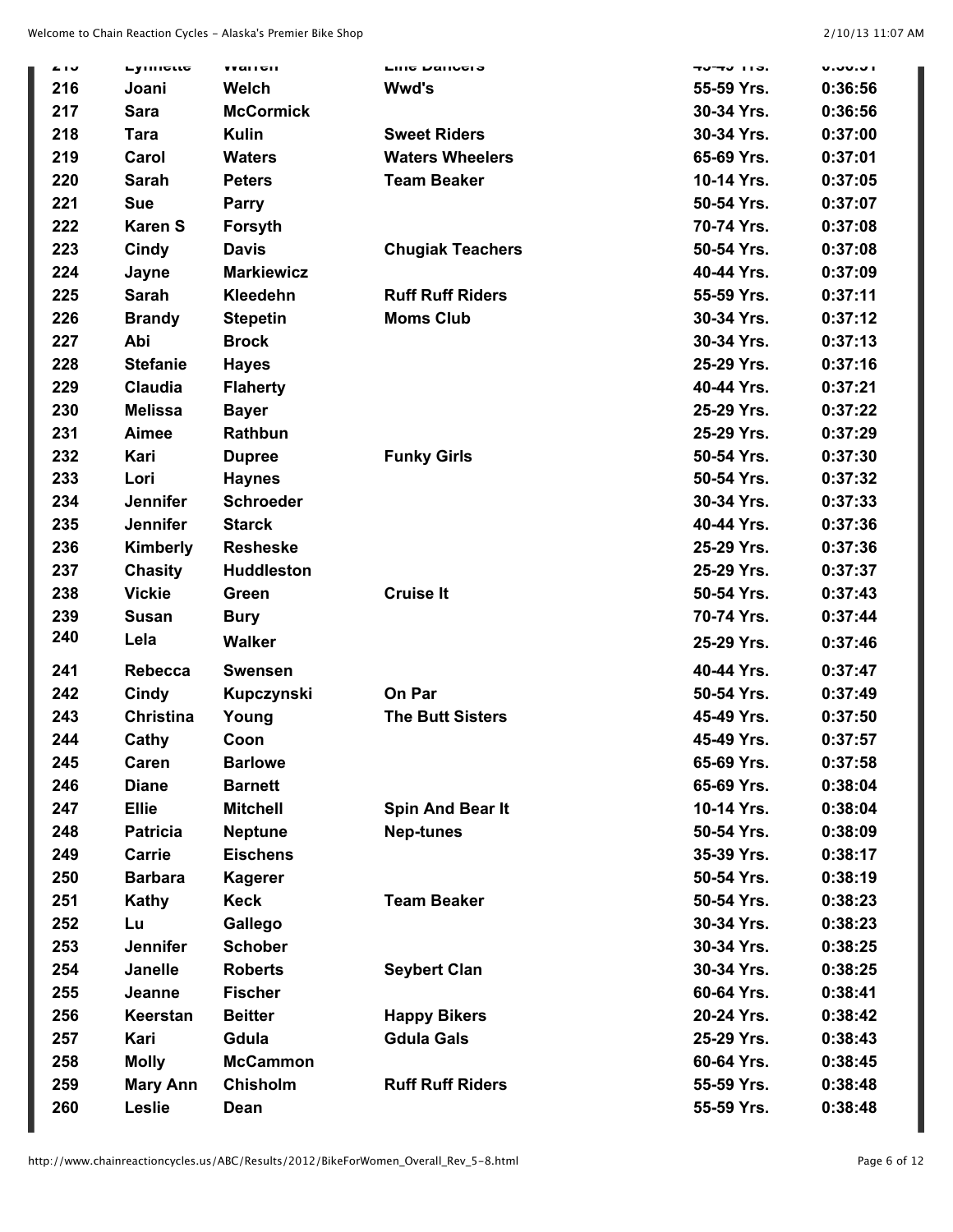| 261 | Leah             | <b>Baker</b>         |                                   | 35-39 Yrs. | 0:38:55 |
|-----|------------------|----------------------|-----------------------------------|------------|---------|
| 262 | Rachel           | <b>Kemp</b>          |                                   | 25-29 Yrs. | 0:38:59 |
| 263 | <b>Patricia</b>  | <b>Grenier</b>       | <b>Grenier Girls</b>              | 45-49 Yrs. | 0:39:04 |
| 264 | Laurie           | <b>Edge</b>          |                                   | 45-49 Yrs. | 0:39:13 |
| 265 | Lori             | Gonzalez             | <b>Alaska Dirt Divas</b>          | 45-49 Yrs. | 0:39:16 |
| 266 | <b>Heather</b>   | Wilson               | <b>Sunflowers</b>                 | 35-39 Yrs. | 0:39:16 |
| 267 | <b>Barbara</b>   | <b>Kelly</b>         | <b>Kelly Girls</b>                | 45-49 Yrs. | 0:39:23 |
| 268 | <b>Deborah</b>   | <b>Warner</b>        |                                   | 50-54 Yrs. | 0:39:24 |
| 269 | <b>Jennifer</b>  | <b>Buck</b>          | Double D's                        | 30-34 Yrs. | 0:39:25 |
| 270 | Angela           | <b>Piccard</b>       | Mixsell/piccard                   | 15-19 Yrs. | 0:39:38 |
| 271 | Cindy            | <b>Price-Clifton</b> |                                   | 40-44 Yrs. | 0:39:38 |
| 272 | <b>Susan</b>     | <b>Halvor</b>        | <b>Line Dancers</b>               | 40-44 Yrs. | 0:39:40 |
| 273 | Tami             | <b>Wheeler</b>       |                                   | 50-54 Yrs. | 0:39:44 |
| 274 | Erin             | <b>Somaduroff</b>    |                                   | 30-34 Yrs. | 0:39:47 |
| 275 | Cara             | <b>Fairbanks</b>     |                                   | 30-34 Yrs. | 0:39:48 |
| 276 | <b>Alexis</b>    | <b>Kaferstein</b>    |                                   | 30-34 Yrs. | 0:39:49 |
| 277 | Jean             | Gdula                | <b>Gdula Gals</b>                 | 60-64 Yrs. | 0:39:49 |
| 278 | <b>Trish</b>     | Lacey                |                                   | 50-54 Yrs. | 0:39:50 |
| 279 | <b>Annette</b>   | <b>Funk</b>          | <b>Funky Girls</b>                | 40-44 Yrs. | 0:39:50 |
| 280 | Ciara            | <b>Smith</b>         | <b>Arctic Foxes Rugby</b>         | 25-29 Yrs. | 0:39:53 |
| 281 | <b>Victoria</b>  | <b>Cronquist</b>     | <b>The Butt Sisters</b>           | 45-49 Yrs. | 0:39:56 |
| 282 | <b>Katherine</b> | O'Grady              |                                   | 60-64 Yrs. | 0:39:57 |
| 283 | <b>Nicole</b>    | <b>Maddamma</b>      | <b>Thelma &amp; Louise</b>        | 25-29 Yrs. | 0:39:57 |
| 284 | Erin             | <b>Pikey</b>         | <b>Line Dancers</b>               | 40-44 Yrs. | 0:39:58 |
| 285 | <b>Maggie</b>    | <b>Donnelly</b>      | <b>Girdwood Girls Gone Biking</b> | 45-49 Yrs. | 0:39:59 |
| 286 | Katlyn           | White                |                                   | 15-19 Yrs. | 0:40:00 |
| 287 | Linda            | Hoehne               | <b>Alaska Dirt Divas</b>          | 50-54 Yrs. | 0:40:04 |
| 288 | Cathy            | Lecompte             | <b>Line Dancers</b>               | 50-54 Yrs. | 0:40:06 |
| 289 | <b>Michelle</b>  | <b>Murphy</b>        | <b>Alaska Dirt Divas</b>          | 50-54 Yrs. | 0:40:08 |
| 290 | Lindsey          | Kendall              | <b>Not So Fast And Furious</b>    | 30-34 Yrs. | 0:40:08 |
| 291 |                  |                      |                                   |            |         |
| 292 | <b>Nicole</b>    | Knox                 | <b>Runosu</b>                     | 30-34 Yrs. | 0:40:11 |
|     | <b>Kristy</b>    | West                 |                                   | 45-49 Yrs. | 0:40:15 |
| 293 | <b>Erikka</b>    | Viehman              | <b>T-streakers</b>                | 25-29 Yrs. | 0:40:18 |
| 294 | <b>Sherri</b>    | <b>Roberds</b>       | Sherri R.                         | 45-49 Yrs. | 0:40:20 |
| 295 | <b>Dale</b>      | Kodama               |                                   | 40-44 Yrs. | 0:40:22 |
| 296 | <b>Trula</b>     | Acena                | Wwd's                             | 55-59 Yrs. | 0:40:23 |
| 297 | <b>Sharon</b>    | <b>Merrell</b>       | <b>Spinning Sisters</b>           | 60-64 Yrs. | 0:40:23 |
| 298 | Audra            | Hunt                 | <b>Alaska Girls Take 2</b>        | 40-44 Yrs. | 0:40:24 |
| 299 | Penny            | <b>Booher</b>        |                                   | 40-44 Yrs. | 0:40:29 |
| 300 | Carole           | Comeau               | <b>Team Shazam</b>                | 65-69 Yrs. | 0:40:29 |
| 301 | <b>Marielle</b>  | Van Tuyn             | <b>Stroganof</b>                  | 15-19 Yrs. | 0:40:31 |
| 302 | <b>Sara</b>      | Garsha               | <b>Thelma &amp; Louise</b>        | 30-34 Yrs. | 0:40:32 |
| 303 | <b>Susanna</b>   | <b>Kelly</b>         |                                   | 20-24 Yrs. | 0:40:33 |
| 304 | <b>Sandra</b>    | <b>Harley</b>        | <b>Harley Chicks</b>              | 50-54 Yrs. | 0:40:34 |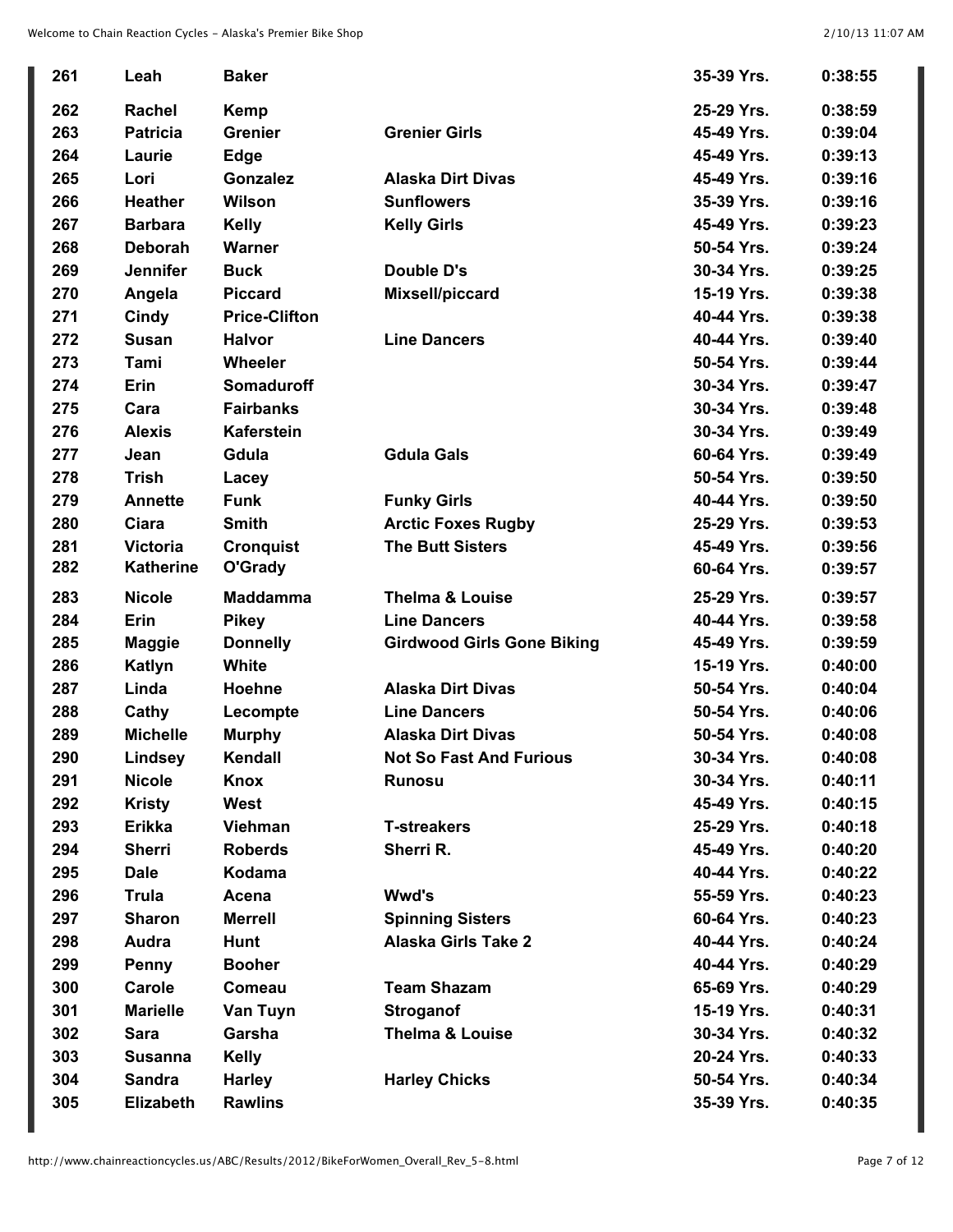| 306 | <b>Kate</b>      | <b>Nixon</b>        |                             | 55-59 Yrs. | 0:40:42 |
|-----|------------------|---------------------|-----------------------------|------------|---------|
| 307 | Riann            | <b>Anderson</b>     |                             | 15-19 Yrs. | 0:40:44 |
| 308 | Heidi            | <b>Booher</b>       |                             | 10-14 Yrs. | 0:40:47 |
| 309 | <b>Verneese</b>  | <b>Maney-Rouzan</b> |                             | 40-44 Yrs. | 0:40:47 |
| 310 | <b>Maria</b>     | <b>Robinson</b>     | <b>Caswell Cabin Queens</b> | 40-44 Yrs. | 0:40:47 |
| 311 | Colleen          | Newgaard            |                             | 55-59 Yrs. | 0:40:49 |
| 312 | Anne             | <b>Morris</b>       |                             | 45-49 Yrs. | 0:40:49 |
| 313 | Lauren           | <b>Gaither</b>      |                             | 10-14 Yrs. | 0:40:49 |
| 314 | Кc               | Kent                |                             | 15-19 Yrs. | 0:40:49 |
| 315 | <b>Stephanie</b> | Lyken               | <b>Tail End</b>             | 35-39 Yrs. | 0:40:51 |
| 316 | <b>Heather</b>   | <b>Ptak</b>         |                             | 30-34 Yrs. | 0:40:53 |
| 317 | <b>Sissel</b>    | Westlien            |                             | 30-34 Yrs. | 0:40:53 |
| 318 | <b>Robin</b>     | <b>Bowers</b>       |                             | 50-54 Yrs. | 0:40:57 |
| 319 | <b>Susan</b>     | <b>Luetters</b>     | <b>Runosu</b>               | 50-54 Yrs. | 0:40:57 |
| 320 | Carrie           | Gray                |                             | 35-39 Yrs. | 0:40:58 |
| 321 | Carol            | <b>Petersen</b>     | <b>Sixty-somethings</b>     | 60-64 Yrs. | 0:41:00 |
| 322 | Rebecca          | <b>Perkins</b>      | <b>Permafrosties</b>        | 10-14 Yrs. | 0:41:05 |
| 323 | <b>Maria</b>     | Ramirez             | <b>Las Yeyeis</b>           | 10-14 Yrs. | 0:41:09 |
| 324 | Rachel           | Goertz              |                             | 25-29 Yrs. | 0:41:10 |
| 325 | <b>Morgan</b>    | Cooper              |                             | 20-24 Yrs. | 0:41:10 |
| 326 | <b>Mimi</b>      | <b>Allen</b>        |                             | 10-14 Yrs. | 0:41:12 |
| 327 | <b>Dede</b>      | <b>Schwartz</b>     |                             | 55-59 Yrs. | 0:41:13 |
| 328 | Teri             | Paton               |                             | 50-54 Yrs. | 0:41:15 |
| 329 | <b>Debbi</b>     | <b>Heinen</b>       |                             | 45-49 Yrs. | 0:41:18 |
| 330 | <b>Kristy</b>    | Grawunder           |                             | 55-59 Yrs. | 0:41:22 |
| 331 | Helen            | <b>Hamner</b>       |                             | 60-64 Yrs. | 0:41:22 |
| 332 | Val              | Jokela              | <b>Team Shazam</b>          | 60-64 Yrs. | 0:41:23 |
| 333 | <b>Marti</b>     | <b>Pausback</b>     | <b>Martha N AI</b>          | 50-54 Yrs. | 0:41:26 |
| 334 | <b>Adele</b>     | <b>Fetter</b>       |                             | 30-34 Yrs. | 0:41:27 |
| 335 | Ginni            | <b>Burbridge</b>    |                             | 50-54 Yrs. | 0:41:28 |
| 336 | Candy            | <b>Petrarca</b>     | <b>Capable Crew</b>         | 40-44 Yrs. | 0:41:29 |
| 337 | Faith            | <b>Hewlett</b>      | Amy & Faith                 | 30-34 Yrs. | 0:41:32 |
| 338 | Laurel           | Paton               |                             | 15-19 Yrs. | 0:41:33 |
| 339 | Aisha            | <b>Barnes</b>       |                             | 55-59 Yrs. | 0:41:34 |
| 340 | <b>Cheryl</b>    | Duda                |                             | 40-44 Yrs. | 0:41:34 |
| 341 | Jodi             | Kay                 | <b>Huffman Huskies</b>      | 35-39 Yrs. | 0:41:46 |
| 342 | <b>Victoria</b>  | Mejia               |                             | 40-44 Yrs. | 0:41:51 |
| 343 | <b>Becky</b>     | Graham              | <b>The Valley Renegades</b> | 45-49 Yrs. | 0:41:57 |
| 344 | <b>Elizabeth</b> | <b>Bessenyey</b>    | <b>Stroganof</b>            | 10-14 Yrs. | 0:42:00 |
| 345 | <b>Jennifer</b>  | <b>Hardy</b>        |                             | 35-39 Yrs. | 0:42:02 |
| 346 | Caryn            | Rea                 |                             | 55-59 Yrs. | 0:42:09 |
| 347 | <b>Betsy</b>     | <b>Mckitrick</b>    |                             | 45-49 Yrs. | 0:42:18 |
| 348 | Gail             | <b>Hoefler</b>      | <b>Glow Go's</b>            | 50-54 Yrs. | 0:42:20 |
| 349 | Dara             | <b>Glass</b>        | <b>Spin And Bear It</b>     | 50-54 Yrs. | 0:42:24 |
| 350 | Leigh Ann        | <b>Collins</b>      | <b>Brendel Kriers</b>       | 25-29 Yrs. | 0:42:33 |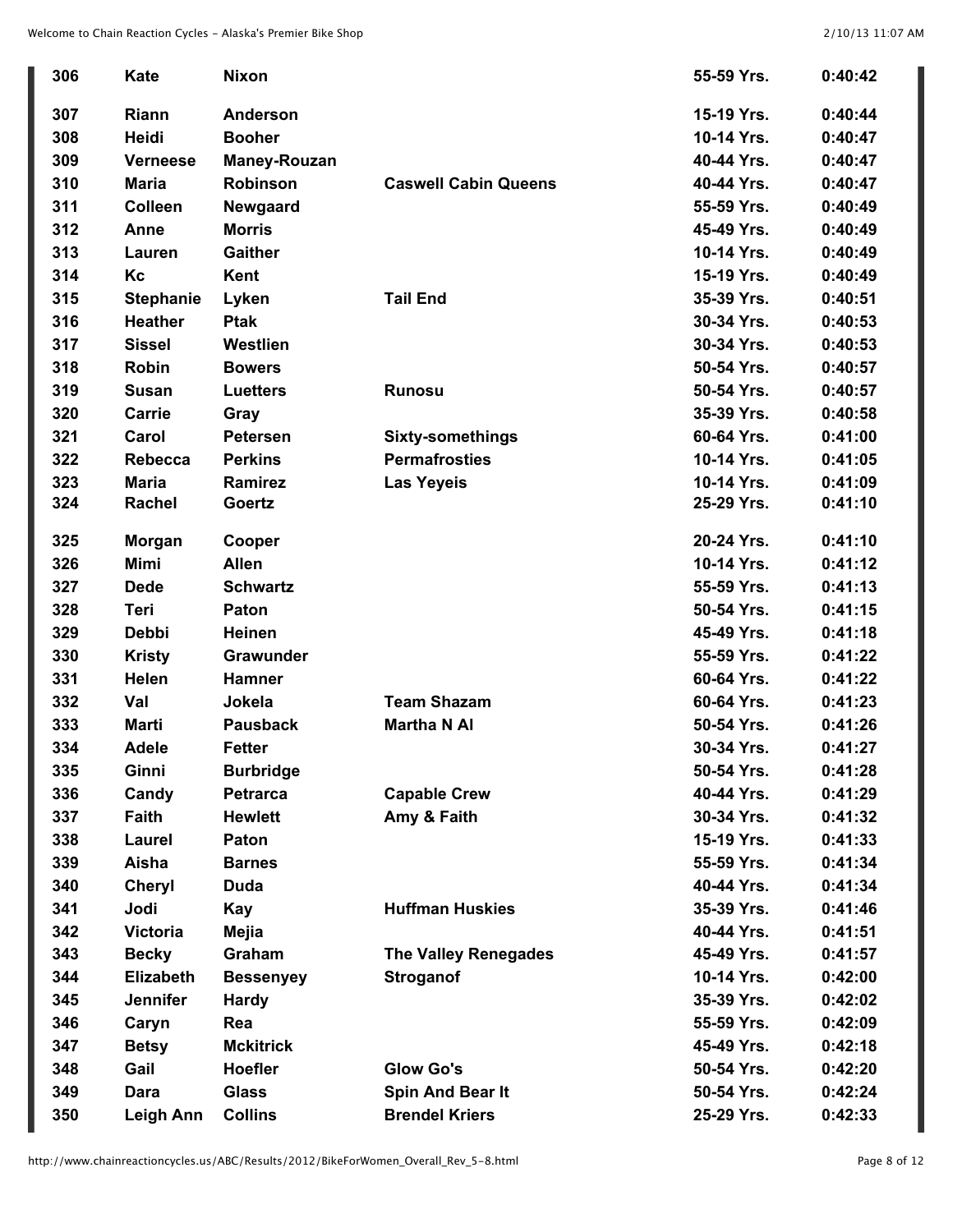| 351 | <b>Nichole</b>    | <b>Gifford</b>       |                            | 35-39 Yrs. | 0:42:35 |
|-----|-------------------|----------------------|----------------------------|------------|---------|
| 352 | Julye             | <b>Neel</b>          |                            | 50-54 Yrs. | 0:42:46 |
| 353 | <b>Myrna</b>      | Jensen               | <b>Sweat Victory</b>       | 35-39 Yrs. | 0:42:51 |
| 354 | Peggy             | <b>Martinez</b>      |                            | 50-54 Yrs. | 0:42:59 |
| 355 | <b>Alice</b>      | <b>Michaelson</b>    | <b>Martha N AI</b>         | 10-14 Yrs. | 0:43:05 |
| 356 | <b>Mallory</b>    | <b>Bradford</b>      |                            | 10-14 Yrs. | 0:43:05 |
| 357 | Joann             | <b>Mitchell</b>      | Spin And Bear It           | 45-49 Yrs. | 0:43:08 |
| 358 | <b>Naomi</b>      | Zurba                | <b>Mad Bikers</b>          | 40-44 Yrs. | 0:43:11 |
| 359 | <b>Denise</b>     | <b>Demetree</b>      | <b>Tail End</b>            | 45-49 Yrs. | 0:43:12 |
| 360 | <b>Rebekah</b>    | Luhrs                | <b>Arctic Foxes Rugby</b>  | 25-29 Yrs. | 0:43:25 |
| 361 | <b>Susan</b>      | <b>Daniels</b>       | On Par                     | 50-54 Yrs. | 0:43:28 |
| 362 | <b>Hayley</b>     | <b>Neptune</b>       | <b>Nep-tunes</b>           | 10-14 Yrs. | 0:43:29 |
| 363 | Angie             | <b>Bayer</b>         | <b>Alaska Girls Take 2</b> | 35-39 Yrs. | 0:43:29 |
| 364 | <b>Holly</b>      | <b>Mitchell</b>      |                            | 40-44 Yrs. | 0:43:36 |
| 365 | <b>Tamara</b>     | <b>Von Gemmingen</b> |                            | 35-39 Yrs. | 0:43:36 |
|     |                   |                      |                            |            |         |
| 366 | <b>Cheryl</b>     | <b>Hannon</b>        | <b>Glow Go's</b>           | 55-59 Yrs. | 0:43:40 |
| 367 | <b>Kelly</b>      | <b>Heithold</b>      | <b>Line Dancers</b>        | 50-54 Yrs. | 0:43:42 |
| 368 | Lauren            | Cooper               | <b>Mad Bikers</b>          | 35-39 Yrs. | 0:43:42 |
| 369 | Renae             | <b>Sather</b>        | <b>Capable Crew</b>        | 40-44 Yrs. | 0:43:43 |
| 370 | Leah              | <b>Campbell</b>      |                            | 25-29 Yrs. | 0:43:43 |
| 371 | Kate              | <b>Abbott</b>        |                            | 35-39 Yrs. | 0:43:48 |
| 372 | Carin             | Vadala               |                            | 30-34 Yrs. | 0:43:56 |
| 373 | Jonel             | <b>Schenk</b>        |                            | 40-44 Yrs. | 0:44:00 |
| 374 | Peggy             | <b>Dailey</b>        | <b>Brendel Kriers</b>      | 50-54 Yrs. | 0:44:00 |
| 375 | <b>Chelsea</b>    | Casey                |                            | 25-29 Yrs. | 0:44:01 |
| 376 | Lara              | <b>Madden</b>        |                            | 40-44 Yrs. | 0:44:03 |
| 377 | <b>Victoria</b>   | <b>Hillwig</b>       |                            | 25-29 Yrs. | 0:44:15 |
| 378 | Tami              | <b>Boyer</b>         |                            | 45-49 Yrs. | 0:44:16 |
| 379 | <b>Ruth</b>       | <b>Davis</b>         | <b>Seybert Clan</b>        | 60-64 Yrs. | 0:44:18 |
| 380 | Wendy             | Morgan               | <b>Double D's</b>          | 35-39 Yrs. | 0:44:21 |
| 381 | Glenda            | <b>Kerry</b>         | <b>Line Dancers</b>        | 45-49 Yrs. | 0:44:24 |
| 382 | <b>Jaylee</b>     | <b>Brendel</b>       | <b>Brendel Kriers</b>      | 25-29 Yrs. | 0:44:24 |
| 383 | Kathryn           | Haas                 | <b>Line Dancers</b>        | 35-39 Yrs. | 0:44:26 |
| 384 | <b>Mary</b>       | <b>Waltz</b>         |                            | 55-59 Yrs. | 0:44:28 |
| 385 | Lee Ann           | <b>Kostelnik</b>     |                            | 45-49 Yrs. | 0:44:31 |
| 386 | <b>Darla</b>      | <b>Jones</b>         | <b>Bling Things</b>        | 40-44 Yrs. | 0:44:34 |
| 387 | <b>Debbie</b>     | <b>Flodin</b>        | <b>She Spoke</b>           | 40-44 Yrs. | 0:44:42 |
| 388 | <b>Susan</b>      | <b>Kramer</b>        |                            | 55-59 Yrs. | 0:44:42 |
| 389 | Ida               | <b>Litteral</b>      | Double D's                 | 30-34 Yrs. | 0:44:46 |
| 390 | Anna              | <b>Bryant</b>        |                            | 35-39 Yrs. | 0:44:49 |
| 391 | <b>Meredith</b>   | <b>Sherman</b>       |                            | 25-29 Yrs. | 0:44:49 |
| 392 | <b>Catherrine</b> | <b>Rezabeck</b>      | <b>Spinning Sisters</b>    | 60-64 Yrs. | 0:44:59 |
| 393 | Ophelia           | Yang                 | <b>Mad Bikers</b>          | 30-34 Yrs. | 0:44:59 |
| 394 | Andrea            | <b>Allen</b>         |                            | 30-34 Yrs. | 0:45:15 |
| 395 | <b>Christy</b>    | <b>Dailey</b>        | <b>Brendel Kriers</b>      | 30-34 Yrs. | 0:45:17 |
|     |                   |                      |                            |            |         |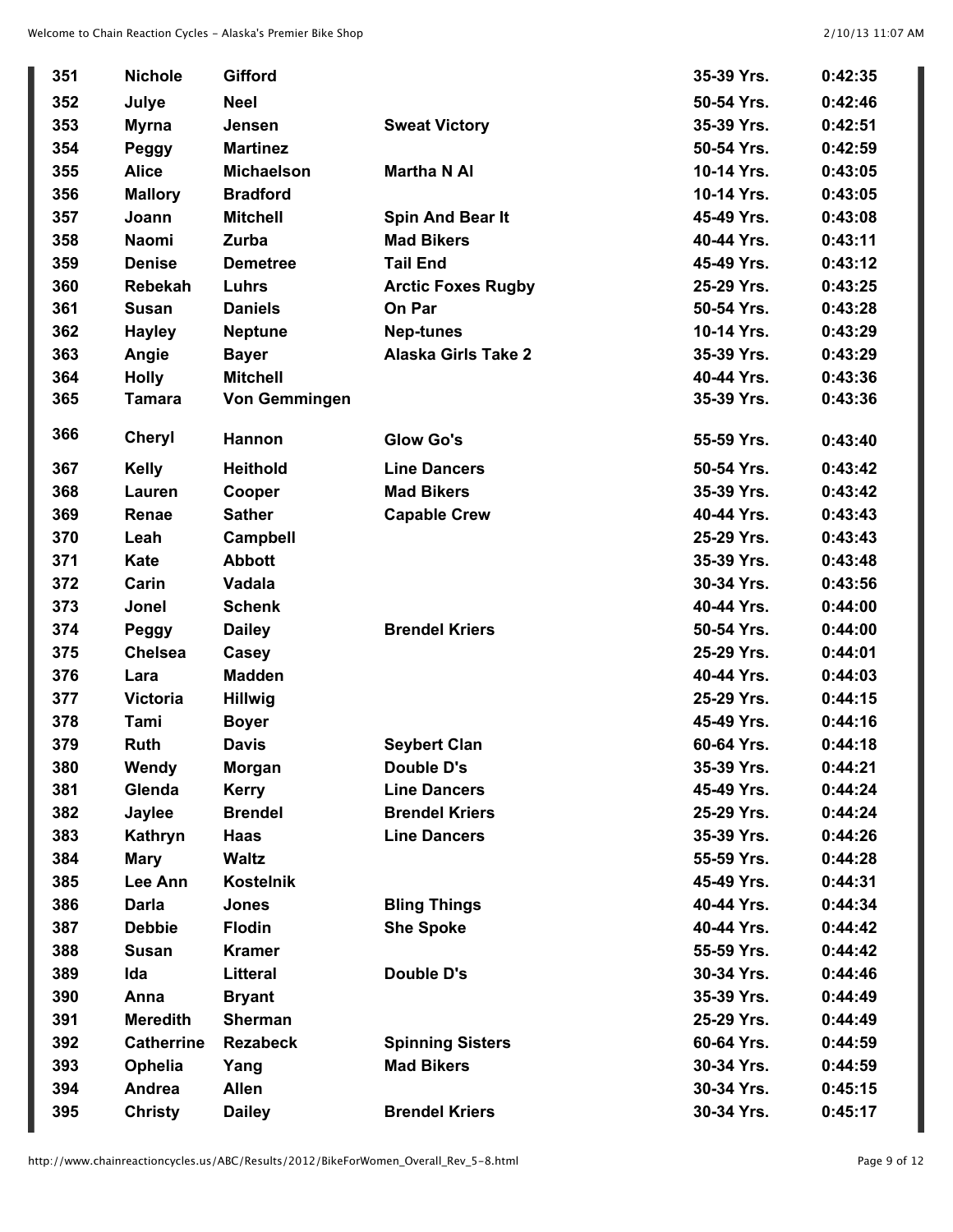| 396 | Graylin          | <b>Simes</b>           | <b>Team Simes</b>           | 10-14 Yrs. | 0:45:26 |
|-----|------------------|------------------------|-----------------------------|------------|---------|
| 397 | Lisa             | <b>Pekich</b>          | Sherri R.                   | 40-44 Yrs. | 0:45:36 |
| 398 | Jamie            | <b>Patterson-Simes</b> | <b>Team Simes</b>           | 45-49 Yrs. | 0:45:37 |
| 399 | Heidi            | <b>Brittain</b>        |                             | 35-39 Yrs. | 0:45:39 |
| 400 | <b>Madeline</b>  | White                  |                             | 10-14 Yrs. | 0:45:40 |
| 401 | <b>Sandra</b>    | <b>Lawrence</b>        | <b>Sweat Victory</b>        | 40-44 Yrs. | 0:45:41 |
| 402 | Amanda           | <b>Todd</b>            |                             | 10-14 Yrs. | 0:45:41 |
| 403 | Jolene           | Hotho                  | <b>Glow Go's</b>            | 50-54 Yrs. | 0:45:49 |
| 404 | Carrie           | <b>Wills</b>           |                             | 50-54 Yrs. | 0:45:51 |
| 405 | <b>Maryann</b>   | Leenstra               | <b>Team Shazam</b>          | 55-59 Yrs. | 0:45:55 |
| 406 | <b>Emily</b>     | <b>Reast</b>           |                             | 15-19 Yrs. | 0:46:06 |
| 407 | Jean             | <b>Moran</b>           | <b>Team Escargot</b>        | 50-54 Yrs. | 0:46:10 |
| 408 | <b>Cheryl</b>    | <b>Armbrust</b>        | <b>Huffman Huskies</b>      | 45-49 Yrs. | 0:46:15 |
| 409 | Hannah           | <b>Armbrust</b>        | <b>Huffman Huskies</b>      | 10-14 Yrs. | 0:46:35 |
| 410 | <b>Emma</b>      | <b>Sees</b>            |                             | 10-14 Yrs. | 0:46:39 |
| 411 | <b>Maureen</b>   | Van Wagner             |                             | 35-39 Yrs. | 0:46:50 |
| 412 | <b>Nelda</b>     | <b>Dodge</b>           |                             | 45-49 Yrs. | 0:46:51 |
| 413 | <b>Ruth</b>      | Knox                   | <b>Runosu</b>               | 60-64 Yrs. | 0:46:54 |
| 414 | Hope             | Meyn                   | <b>Meyn Gals</b>            | 15-19 Yrs. | 0:46:56 |
| 415 | <b>Noelle</b>    | <b>Flodin</b>          | <b>She Spoke</b>            | 10-14 Yrs. | 0:47:01 |
| 416 | <b>Patricia</b>  | Geitz                  |                             | 65-69 Yrs. | 0:47:11 |
| 417 | Jessica          | Winn                   | <b>Arctic Foxes Rugby</b>   | 20-24 Yrs. | 0:47:34 |
| 418 | <b>Jennifer</b>  | Hodge                  | <b>Double D's</b>           | 35-39 Yrs. | 0:47:35 |
| 419 | <b>Claudia</b>   | <b>Duffield</b>        | <b>Spinning Sisters</b>     | 60-64 Yrs. | 0:47:41 |
| 420 | <b>Stephanie</b> | <b>Breuker</b>         | <b>Breuker</b>              | 35-39 Yrs. | 0:47:41 |
| 421 | <b>Tiffani</b>   | <b>Bolin</b>           | <b>Bling Things</b>         | 45-49 Yrs. | 0:47:41 |
| 422 | <b>Anh Tuyet</b> | <b>Smallwood</b>       |                             | 40-44 Yrs. | 0:47:42 |
| 423 | <b>Terri</b>     | <b>Mayeur</b>          | <b>The Valley Renegades</b> | 45-49 Yrs. | 0:47:43 |
| 424 | <b>Mindy</b>     | Meyn                   | <b>Meyn Gals</b>            | 50-54 Yrs. | 0:47:49 |
| 425 | <b>Samantha</b>  | <b>Sees</b>            |                             | 05-09 Yrs. | 0:47:49 |
| 426 | <b>Marnie</b>    | <b>Kaler</b>           |                             | 35-39 Yrs. | 0:47:50 |
| 427 | <b>Mary</b>      | <b>Grenier</b>         | <b>Glow Go's</b>            | 55-59 Yrs. | 0:47:59 |
| 428 | <b>Brittany</b>  | <b>Martin</b>          | Double D's                  | 25-29 Yrs. | 0:48:01 |
| 429 | <b>Kristin</b>   | <b>Van Cleaf</b>       | <b>Sweat Victory</b>        | 35-39 Yrs. | 0:48:07 |
| 430 | <b>Michelle</b>  | Keller                 | Double D's                  | 35-39 Yrs. | 0:48:13 |
| 431 | <b>Theresa</b>   | Feighery               |                             | 25-29 Yrs. | 0:48:20 |
| 432 | Gloria           | <b>Hernandez</b>       | <b>Sweet Riders</b>         | 40-44 Yrs. | 0:48:30 |
| 433 | Wendy            | <b>Pallozzi</b>        | <b>Team Pallozzi</b>        | 40-44 Yrs. | 0:48:34 |
| 434 | Kathy            | <b>Kuletz</b>          |                             | 60-64 Yrs. | 0:48:37 |
| 435 | Jessica          | <b>Bowers</b>          |                             | 20-24 Yrs. | 0:48:40 |
| 436 | <b>Deanna</b>    | Blazejewski            |                             | 35-39 Yrs. | 0:48:48 |
| 437 | <b>Elaine</b>    | <b>Hulse</b>           |                             | 50-54 Yrs. | 0:48:49 |
| 438 | <b>Makenna</b>   | <b>Pallozzi</b>        | <b>Team Pallozzi</b>        | 10-14 Yrs. | 0:48:52 |
| 439 | <b>Christi</b>   | Meyn                   | <b>Meyn Gals</b>            | 20-24 Yrs. | 0:49:00 |
| 440 | <b>Tracey</b>    | <b>Blain</b>           | <b>Pedal Power</b>          | 40-44 Yrs. | 0:49:21 |
| 441 | <b>Diane</b>     | <b>Houston</b>         |                             | 50-54 Yrs. | 0:49:24 |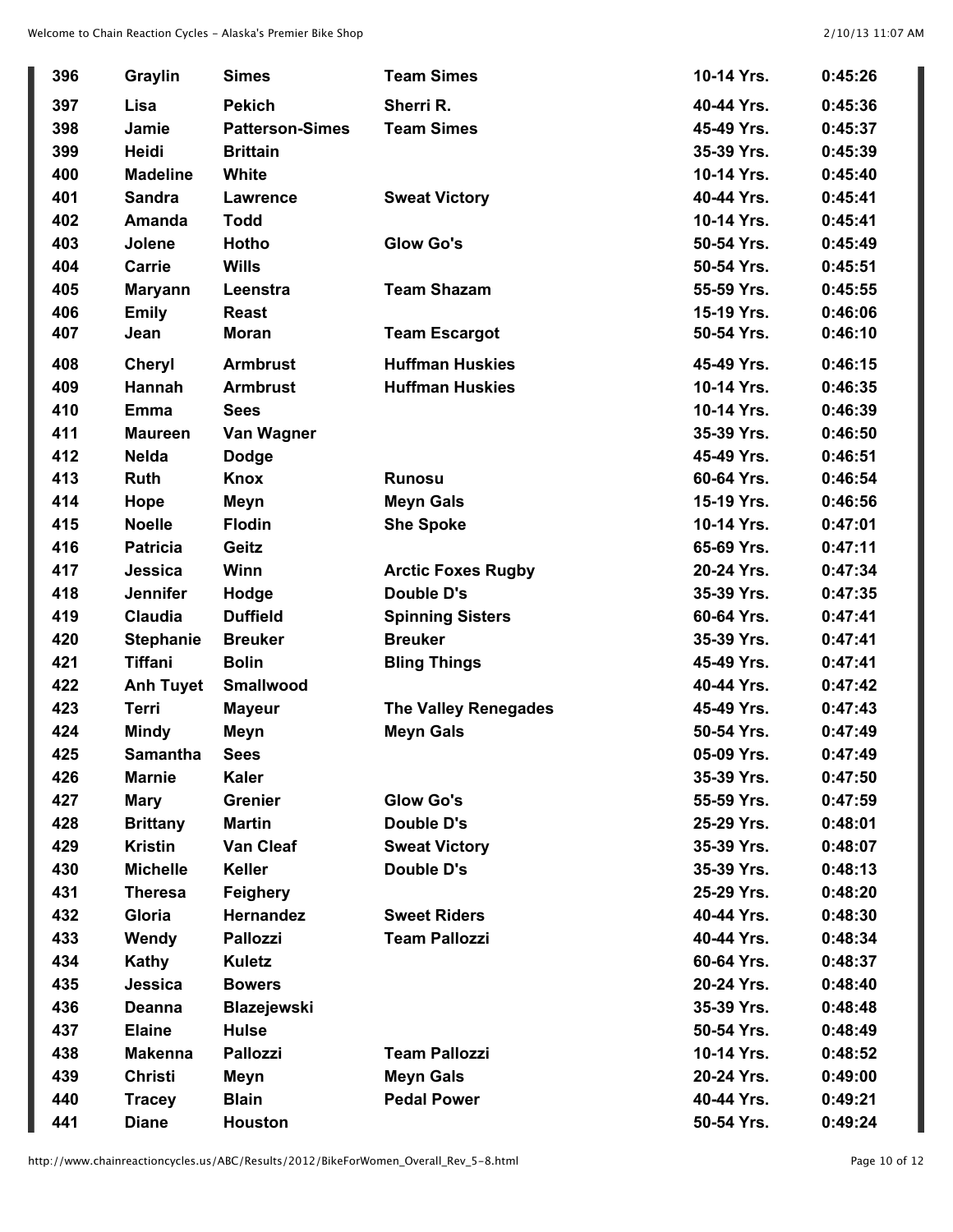| 442 | <b>Jennifer</b>  | <b>Barsalou</b>      | <b>The Girlfriends</b>            | 45-49 Yrs. | 0:49:24 |
|-----|------------------|----------------------|-----------------------------------|------------|---------|
| 443 | <b>Rebecca</b>   | Van Wyck             |                                   | 30-34 Yrs. | 0:49:25 |
| 444 | Kari             | Jenski               |                                   | 25-29 Yrs. | 0:49:29 |
| 445 | <b>Belinda</b>   | <b>Sessions</b>      | <b>Bling Things</b>               | 50-54 Yrs. | 0:49:31 |
| 446 | Char             | <b>Williams</b>      |                                   | 40-44 Yrs. | 0:49:39 |
| 447 | Lorraine         | <b>Krueger</b>       | <b>Spinning Sisters</b>           | 55-59 Yrs. | 0:49:41 |
| 448 | <b>Richelle</b>  | Jungwirth            | <b>Huffman Huskies</b>            | 40-44 Yrs. | 0:49:47 |
| 449 | Dana             | <b>Massey</b>        | Ward-massey                       | 35-39 Yrs. | 0:50:00 |
| 450 | <b>Maddie</b>    | <b>Barsalou</b>      | <b>The Girlfriends</b>            | 10-14 Yrs. | 0:50:01 |
| 451 | Amy              | <b>Mick</b>          |                                   | 25-29 Yrs. | 0:50:09 |
| 452 | <b>Chris</b>     | <b>Nolan</b>         | <b>Line Dancers</b>               | 55-59 Yrs. | 0:50:10 |
| 453 | <b>Deb</b>       | <b>Deprospero</b>    | <b>Line Dancers</b>               | 55-59 Yrs. | 0:50:14 |
| 454 | <b>Kim</b>       | <b>Ward</b>          | <b>Ward-massey</b>                | 35-39 Yrs. | 0:50:21 |
| 455 | <b>Kathleen</b>  | <b>Adams</b>         | <b>Capable Crew</b>               | 45-49 Yrs. | 0:50:27 |
| 456 | Amy              | <b>Thompson</b>      |                                   | 45-49 Yrs. | 0:50:32 |
| 457 | <b>Katherine</b> | <b>Hays</b>          | <b>Glow Go's</b>                  | 50-54 Yrs. | 0:50:33 |
| 458 | <b>Kim</b>       | O'Brien              | <b>Bling Things</b>               | 45-49 Yrs. | 0:50:33 |
| 459 | Julia            | Carter               |                                   | 25-29 Yrs. | 0:50:36 |
| 460 | <b>Melanie</b>   | Gehman               | <b>Not So Fast And Furious</b>    | 30-34 Yrs. | 0:50:39 |
| 461 | <b>Deedee</b>    | <b>Brandeberry</b>   | <b>Deedee's Team</b>              | 50-54 Yrs. | 0:50:40 |
| 462 | <b>Sheila</b>    | Acosta               | <b>Harley Chicks</b>              | 35-39 Yrs. | 0:50:41 |
| 463 | Judy             | <b>Krier</b>         | <b>Brendel Kriers</b>             | 55-59 Yrs. | 0:50:43 |
| 464 | Kathy            | <b>Dale</b>          |                                   | 65-69 Yrs. | 0:50:54 |
| 465 | <b>Katie</b>     | <b>Peichel</b>       |                                   | 10-14 Yrs. | 0:50:56 |
| 466 | Jeanne           | <b>Hickman</b>       |                                   | 35-39 Yrs. | 0:50:57 |
| 467 | Dawn             | <b>Pfeiffer</b>      | <b>Harley Chicks</b>              | 40-44 Yrs. | 0:51:16 |
| 468 | <b>Mary</b>      | <b>Cocklan-Vendl</b> | <b>Happy Bikers</b>               | 55-59 Yrs. | 0:51:33 |
| 469 | Amanda           | <b>Johnson</b>       | <b>Healthy Minds Happy Livers</b> | 40-44 Yrs. | 0:51:46 |
| 470 | <b>Vicki</b>     | <b>Schrader</b>      | <b>Pedal Power</b>                | 40-44 Yrs. | 0:52:13 |
| 471 | Kiersten         | <b>Hollar</b>        | <b>Line Dancers</b>               | 40-44 Yrs. | 0:52:21 |
| 472 | <b>Mary</b>      | <b>Banaszak</b>      |                                   | 40-44 Yrs. | 0:52:24 |
| 473 | <b>Erika</b>     | <b>Schrader</b>      | <b>Pedal Power</b>                | 10-14 Yrs. | 0:52:32 |
| 474 | <b>Sasha</b>     | <b>Kleckner</b>      | <b>Tandem Threesome</b>           | 05-09 Yrs. | 0:52:32 |
| 475 | Jessica          | <b>Norton</b>        | <b>Tandem Threesome</b>           | 40-44 Yrs. | 0:52:32 |
| 476 | <b>Deborah</b>   | <b>Barto</b>         | <b>Mommaandmika</b>               | 55-59 Yrs. | 0:52:44 |
| 477 | Jodi             | <b>Walton</b>        | <b>Glow Go's</b>                  | 50-54 Yrs. | 0:52:49 |
| 478 | <b>Elizabeth</b> | <b>Barto</b>         | Mommaandmika                      | 10-14 Yrs. | 0:52:56 |
| 479 | Tanya            | <b>Engle</b>         | <b>Not So Fast And Furious</b>    | 40-44 Yrs. | 0:53:21 |
| 480 | Caitlyn          | <b>Engle</b>         | <b>Not So Fast And Furious</b>    | 05-09 Yrs. | 0:53:23 |
| 481 | <b>Karen</b>     | <b>Simmons</b>       | <b>Huffman Huskies</b>            | 40-44 Yrs. | 0:53:37 |
| 482 | Rachel           | <b>Keirn</b>         | <b>Jpls</b>                       | 30-34 Yrs. | 0:53:39 |
| 483 | <b>Stephanie</b> | <b>Proffitt</b>      | <b>Proffitt</b>                   | 35-39 Yrs. | 0:53:46 |
| 484 | <b>Roxy</b>      | <b>Petrilla</b>      |                                   | 35-39 Yrs. | 0:53:47 |
| 485 | Rachel           | <b>Durand</b>        | <b>Moms Club</b>                  | 35-39 Yrs. | 0:53:50 |
| 486 | <b>Adrianna</b>  | <b>Proffitt</b>      | <b>Proffitt</b>                   | 10-14 Yrs. | 0:54:04 |
| 487 | Jennifer         | <b>Parkhurst</b>     | <b>Jpls</b>                       | 25-29 Yrs. | 0:54:05 |
|     |                  |                      |                                   |            |         |